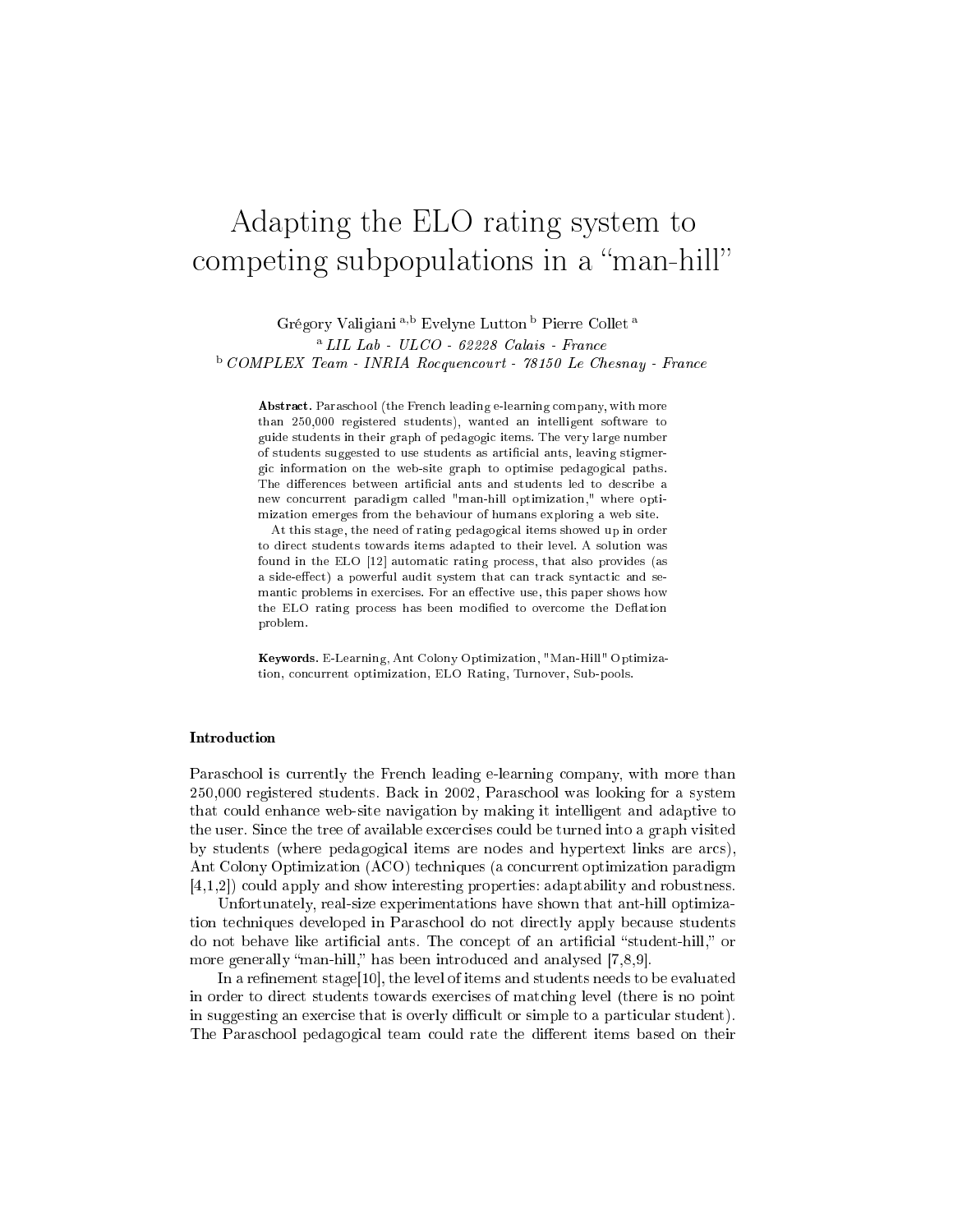knowledge and experien
e, but what may seem simple for a tea
her may seem difficult for a student. Moreover the level of the students must also be evaluated, which is quite difficult if the student does not have a long enough interaction with a human tea
her.

A solution to this very important problem was found in the hess world, with the automatic ELO rating computation. After a short description of the Paraschool "man-hill" concurrent optimizer, the chess ELO rating is described in se
tion 2 and then applied to Paras
hool system in se
tion 3. Results over 4 years of data show that the ELO evaluation process can be modified to overcome the known problems of the ELO system, thanks to the specificities of the e-learning system.

#### 1. The Paras
hool man-hill

### 1.1. Ant Colony Optimization

The Paras
hool e-learning software is used in Fren
h s
hools or by individual students at home over the Internet. Connected students have access to thousands of pedagogi items (know-hows, lessons, drills) that were originally deterministi
ally related by hypertext links.

The aim of the presented work is twofold:

- 1. find the best succession of items to maximize learning, and
- 2. insert some intelligence into the system so that different students have a different view of the Paraschool software.

ACO (developed after the observation of ant-hills  $[6,3]$ ) uses virtual ants to find minimal paths in a graph. In the Paraschool system, the very large number of students triggered the idea to apply a similar te
hnique using real students rather than virtual ants, with the aim of optimizing pedagogi
al paths traversing a set of edu
ational topi
s. Students release arti
ial pheromones on the graph, depending on how they validated an item (success or failure). This stigmergic information can then be used by other students to choose their way on the different possible pedagogi
al paths.

Developing an ant olony optimization te
hnique using human students on the Paraschool graph has however led to the (obvious) conclusion that humans do not behave as natural or artificial ants:

- There is no control on human students as on artificial ants.
- Artificial ants are permanently active on the entire environment, to the ontrary of students (holidays, navigation per topi
s along the year).
- So
ial inse
ts are inherently altruisti
, while human users are individual by essence: they do not like to be treated identically, and on the contrary, appreciate systems that are adapted to their particular case.

Tests have shown that because of these differences, the standard ACO paradigm does not work straight out of the box. The concept of "man-hill" optimization has therefore been introdu
ed. Problemati pheromone evaporation dur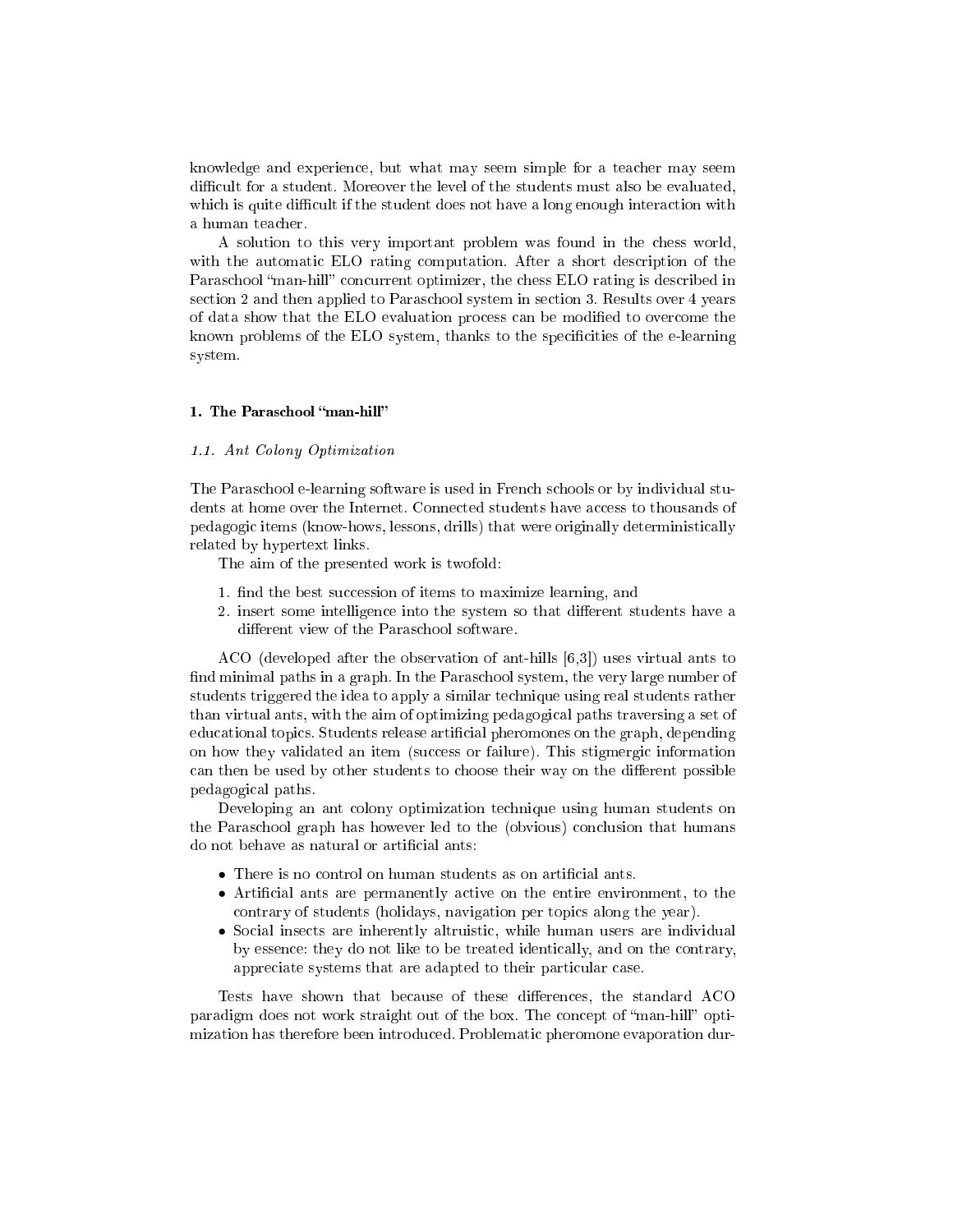ing periods of ina
tivity over some areas of the graph has been solved by a new concept of pheromone erosion, and the need for individuality is dealt with thanks to the introduction of *multiplicative pheromones*, that only belong to a particular student. A further refinement allowing to tailor the system for a specific student is to take into account the level of the student, and direct him toward exercises he has a reasonable chance to solve. In order to achieve this, one must find a way to rate the drills and the students.

#### 2. Using an ELO rating s
heme in an intera
tive tutoring system

One could think of several ways to rate the respective difficulty of a drill and the proficiency of a student. The first idea that comes to mind is to ask the teachers who wrote the items to rate them on a scale going from easy to difficult. An experiment over 45 items has been done with two different teachers who were asked to evaluate items on a s
ale from 1 to 6. It appears that 8 evaluations did not reflect the real success rate of students on the item and 16 other evaluations were not quite right. This method tends to be error-prone be
ause it relies on the judgment of the tea
her, and on the level of the student that is fa
ed with the drill. A much better system would be an automatic rating process for both items and students, but such a thing is very difficult to calibrate. The chosen solution was to use a very refined system called the ELO rating  $[12]$ , that has been used in the Chess ommunity for the last 50 years, where individuals ompete against each other on a regular basis. At the end of the fifties, a mathematician, A. E. ELO [12], developed a chess rating system, based on the Thursone Case V Model [11] which has been adopted by chess federations worldwide. The ELO system was successful, due to the fact that rating differences between two competitors  $(s_i - s_j)$ and mutual winning han
es are mu
h more learly related in this system than in any other. Moreover, ELO was the first to use computers for his calculations, which enabled him to rate a huge amount of players.

#### 2.1. Rating update

The equation  $S_i(t+1) = S_i(t) + K(R_{ij} - R_{ij_e})$  describes how an original rating  $S_i(t)$  is updated as a function of the expected outcome  $R_{ij_e}$ . If i and j are rated players, one can logically expect the stronger to win over the weaker. The expected outcome is called  $R_{ij_e}$ . However, the real outcome of the game  $R_{ij}$  may be different.

If  $R_{ij} = R_{ij_e},$  the rating of the players was accurate. If  $R_{ij} \neq R_{ij_e},$  the ratings  $S_i(t)$  and  $S_i(t)$  need to be updated to reflect the outcome of the game.

The impact of the  $R_{ij} - R_{ij_e}$  difference is tuned thanks to a variable K, which represents the maximum amount of points that can be won in one game. A high K-fa
tor gives more weight to new results while a low value in
reases the influence of earlier performances. The K-factor fluctuates between 16 for great players (ELO-rate> 2400) and 32 for weak ones (ELO-rate< 2100).

According to the Bradley-Terry Model[11], if the rating difference  $(S_i(t)$  –  $S_i(t)$  is known between players i and j, the expected probability of success of player  $i$  against player  $j$  can be defined as: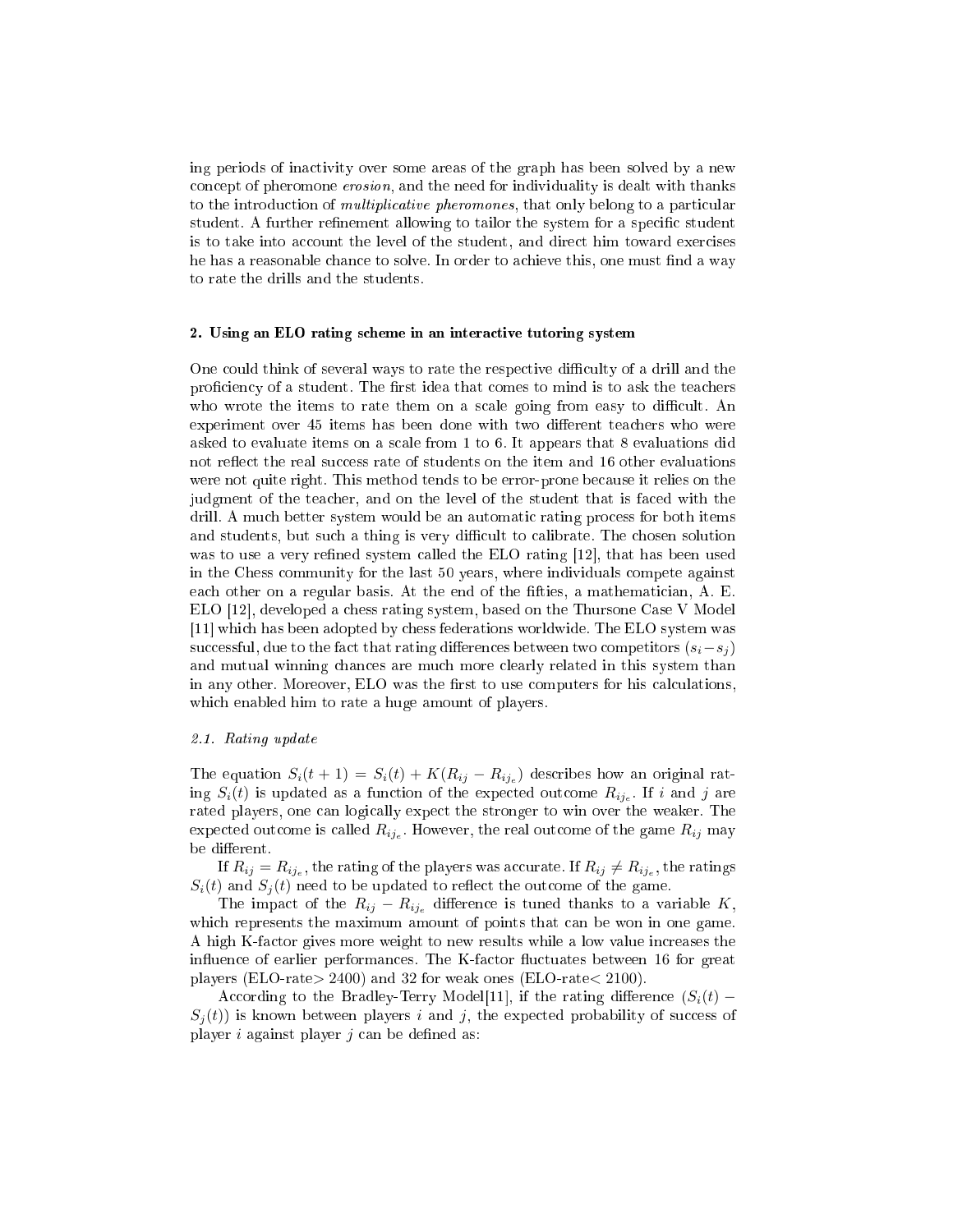$$
R_{ij_e} = \frac{1}{1 + 10^{\frac{S_i(t) - S_j(t)}{400}}}
$$

This is the basi formula for the rating system of the United States Chess Federation.

In the Paraschool system, one can consider that students and exercises "compete" against each other, with the nice outcome that one can objectively compute their respe
tive ELO rating, independently of any biases.

#### 2.2. Inflation and Deflation

Sin
e the introdu
tion of the ELO rating system in the world of Chess, some problems arose be
ause of:

- Turnover : If no individuals enter or leave the pool of rated players, then every gain in rating by one player would (ideally) result in a de
rease in rating by another player by equal amount. Thus, rating points would be onserved, and the average rating of all players would remain onstant over time. But, typi
ally, players who enter the rating pool are weaker than players who leave it. The net effect is this flow of players lowers the overall average rating.
- Sub-pools : Ination and deation does not only o

ur in the rating pool as a whole but also within subpools. A subpool is a subset of players who keep playing together over longer periods of time without much contact with players outside their group. This results in subpools with arti
ially low or high ratings. Within the subpool, ratings may still have a reasonable predi
tive value, but as soon as players from a subpool enter larger tournaments, they will start winning/loosing many points quickly, until their ELO rating is readjusted with referen
e to the larger pool. Altogether, the subpool-phenomenon shows that it is important for players to periodically play against people outside of their sub-pool.

These factors question the "integrity" of the ELO system, as they can create a general inflation or deflation of the global ratings. The integrity of the system indicates to which extent a given rating  $s_i$  reflects a same level over time, and across different sub-pools.

#### 3. ELO ratings inside the Paras
hool System

Sin
e the algorithm already works quite well in the hess environment, the same equations and parameters were used for Paras
hool. As soon as a student rating has stabilized, applications are numerous:

- 1. Students have a way to know their level, and an visualize their evolution.
- 2. The Paraschool pedagogical team does not need to put a subjective artificial rating on each item.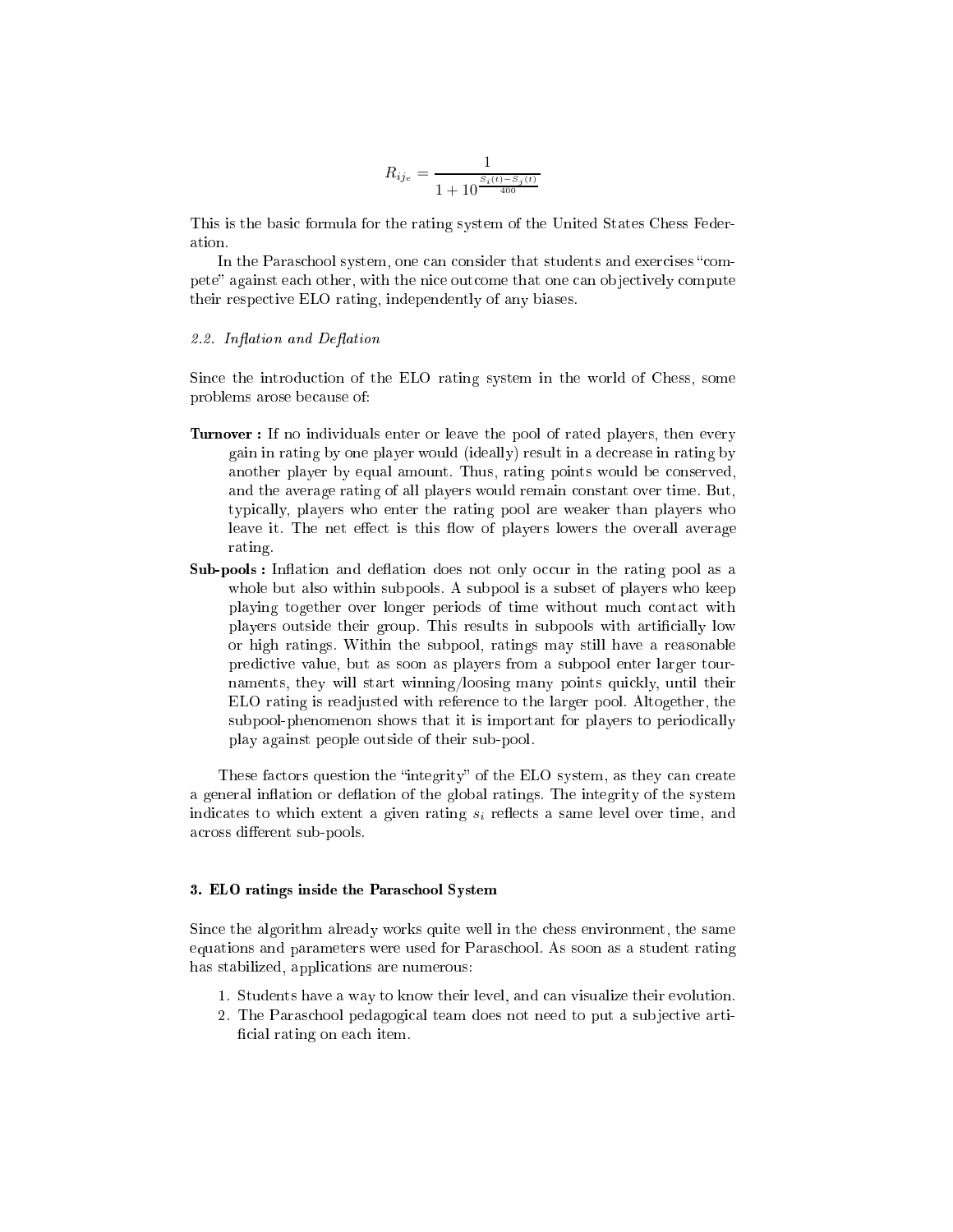- 3. A very interesting side effect is that the ELO rating can tell if a drill contains a semantic or pedagogic flaw (something very difficult to detect otherwise, when there are thousands of different items): if an item has an extremely high ELO rating, this shows that either there is an error in the exercise, making it impossible for students to solve it, or that the exercise is much too difficult for the students to solve (indicating a pedagogic flaw). The same goes for items with very low ELO values, that are either too simple for the students, or that can be solved using a bypass (not requiring the mental pro
ess planned by the tea
her). The ELO rating of items revealed to be an invaluable aid to the Paras
hool pedagogi
al team if onsidered as an audit system.
- 4. Finally (and that was the primary goal of the implementation of the ELO rating), the man-hill system can be refined to propose items adapted to the strength of a parti
ular student.

## 3.1. Paras
hool subpools

In Chess tournaments, any player can possibly compete with any other player, even though most competitions are held within specific countries.

In the Paras
hool system, it is mu
h less so for several reasons:

- 1. An item annot ompete against another item, and a student annot ompete against another student. This *de facto* creates two subpools, but of a different kind, where players can play exclusively with an individual of the other group. This peculiar dynamics is different from what occurs in the chess environment, and it can be used to find a way to get around the deflation problem (cf. below).
- 2. The Paras
hool system also exhibits hess-like subpools, sin
e it hosts students of different grades. After analysis, 95% of students in a grade exclusively compete with items of their grade. This leads to the conclusion that the student ELO rate may be in
onsistent if a student tries to solve a problem of another grade. In this case, the decision was simply not to take into account a "match" between a student and an item of different grades. This means that 5% of information is lost, but the impa
t on the system is minor.

### 3.2. Turnover in Paraschool

As in Chess, turnover in Paras
hool represents students entering or leaving the ELO rating system. These ases happen more often in the beginning/end of the school year. Normally a student should keep his account for several years. In practice, however, schools unfortunately update student lists and accounts every year, leading to possible turnover concerns.

On Fig. 1, the number of visits learly shows periods of ina
tivity during summer vacations. In between, the average ELO rate of students tends to increase, which is a positive result (students are getting better). The drop in the beginning of ea
h year omes from the fa
t that Paras
hool in
reased its number of students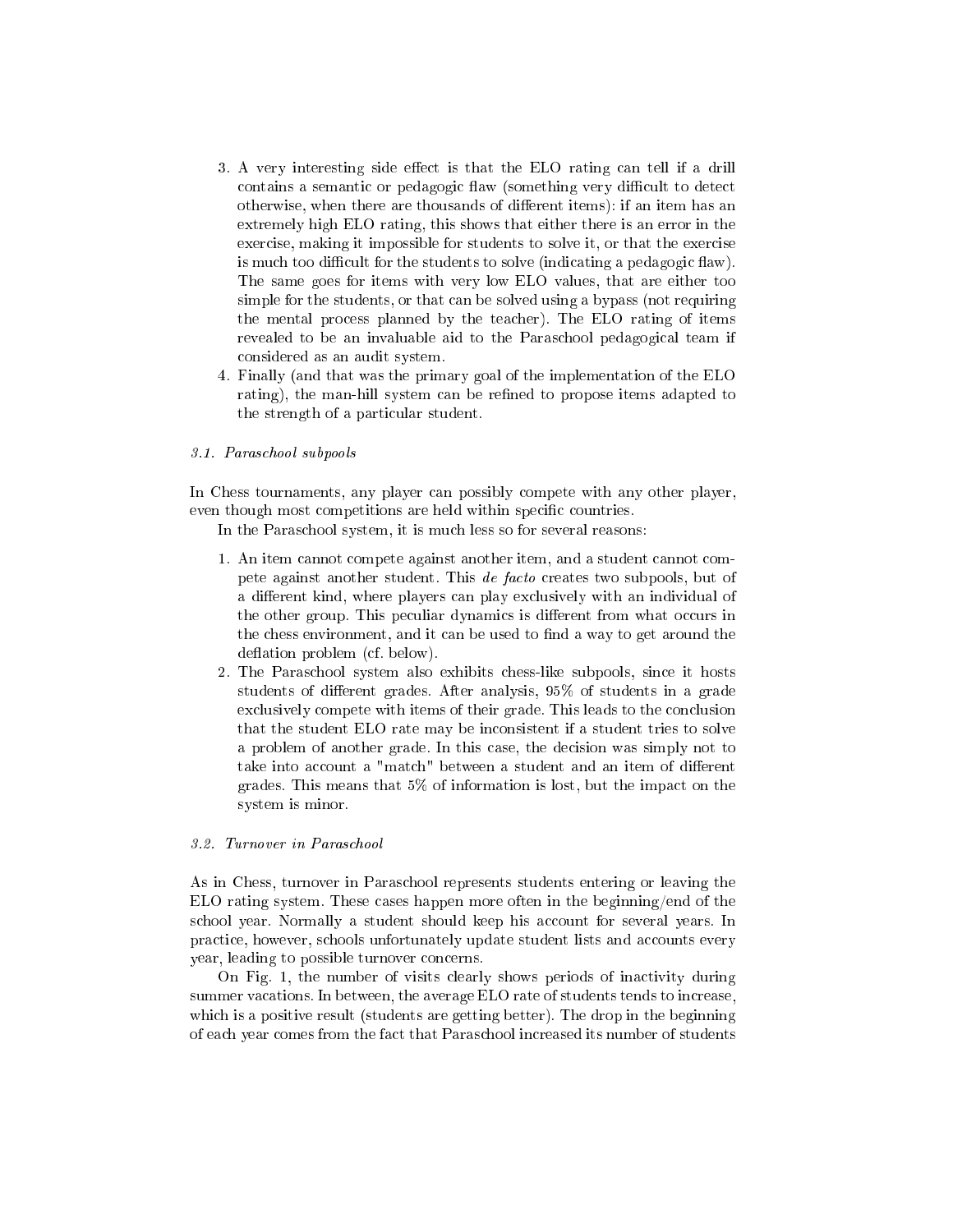

Figure 1. Average ELO Ratings and number of visits over a four years period.

from 50 000 to 250 000 over the four years on which data was collected (as can be seen by the in
reasing number of visits).

Fig. 1 also shows that the ELO rate of items tends to decrease year after year. This is because, to the contrary of schools (that reset student accounts every year), Paras
hool does not reset the ELO rating of items, therefore ausing a constant deflation of items ratings, as students get better over the years and steal ELO points to the items.

As seen above, the dynamics is different in the Paraschool system, since the system is dealing with two groups (the students and the items) that exclusively ompete against ea
h other. If one group has a stable ELO rating, this should stabilise the rating of the other group too.

The idea is then to apply different ratings for each group, in order to obtain greater stability and fight against natural deflation. For the students, the classical ELO rate system is kept. For the items, two options were studied:

Freezing: After a period of stabilization, the item gets its optimal rating and then deflation occurs. The goal is therefore to freeze the item before deflation begins. This means that on
e an item has its mature ELO rating, it keeps it forever, therefore stabilizing student ELO ratings at the same time. But the ELO rating of an item should also be omputed from stabilized students. Since the average number of visits per student (resp. item) is around 26 Sin
e the average number of visits per student (resp. item) is around 26

(resp 236), it was decided that student (resp. item) "maturity" would be obtained after 10 (resp. 75) evaluations.

On Fig. 2, the overall ELO gain is displayed depending on these two parameters: the number of evaluations after whi
h an item is onsidered to have its optimal rating (item  $\textit{maturity}$ ), and the number of evaluations after which a student is considered to have his optimal rating (student maturity).

Probability-based ELO Rating for Items (PERI) If the lassi
al ELO system an be seen as being too adaptive (therefore leading to deflation), the freezing method can be seen as being too static.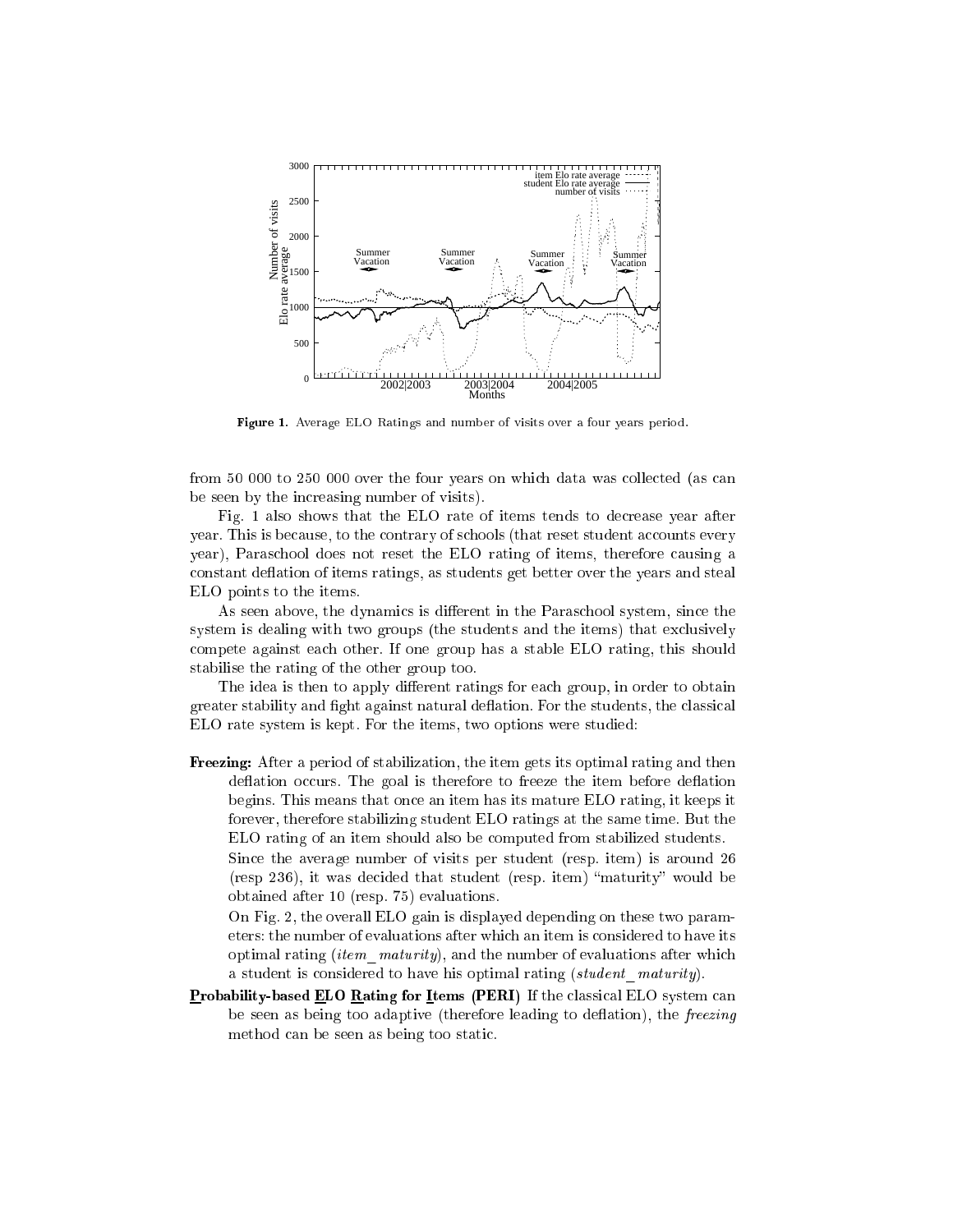

Figure 2. Average ELO gain over 4 years.

The ELO system is based on the fact that it is possible to compute a winning probability from the ELO ratings of two players. This means that if the winning probability of a player is known, one can evaluate his ELO rating by inverting the equation.

The PERI method computes a rating for items according to the sucess/failure ratio of students who tried to solve the item up to now. This means that the PERI rating is not subject to deflation, while at the same time, staying adaptive.



Figure 3. Average ELO Ratings for three ELO rating methods over a one year period.

Fig.3 shows the ELO rating of items and students during the previous s
hool year (2004/2005) where the Paraschoom "man-hill" system should have found its stability. The thin solid curve represents the oscillating ELO rate of the standard method. The dashed curve shows the result of the Freezing method, while the bold urve represents the result of the PERI method. It appears that PERI is the most stable method over the year (with the Freezing method second, and the standard ELO rating third). It also appears that the students ELO rating (the